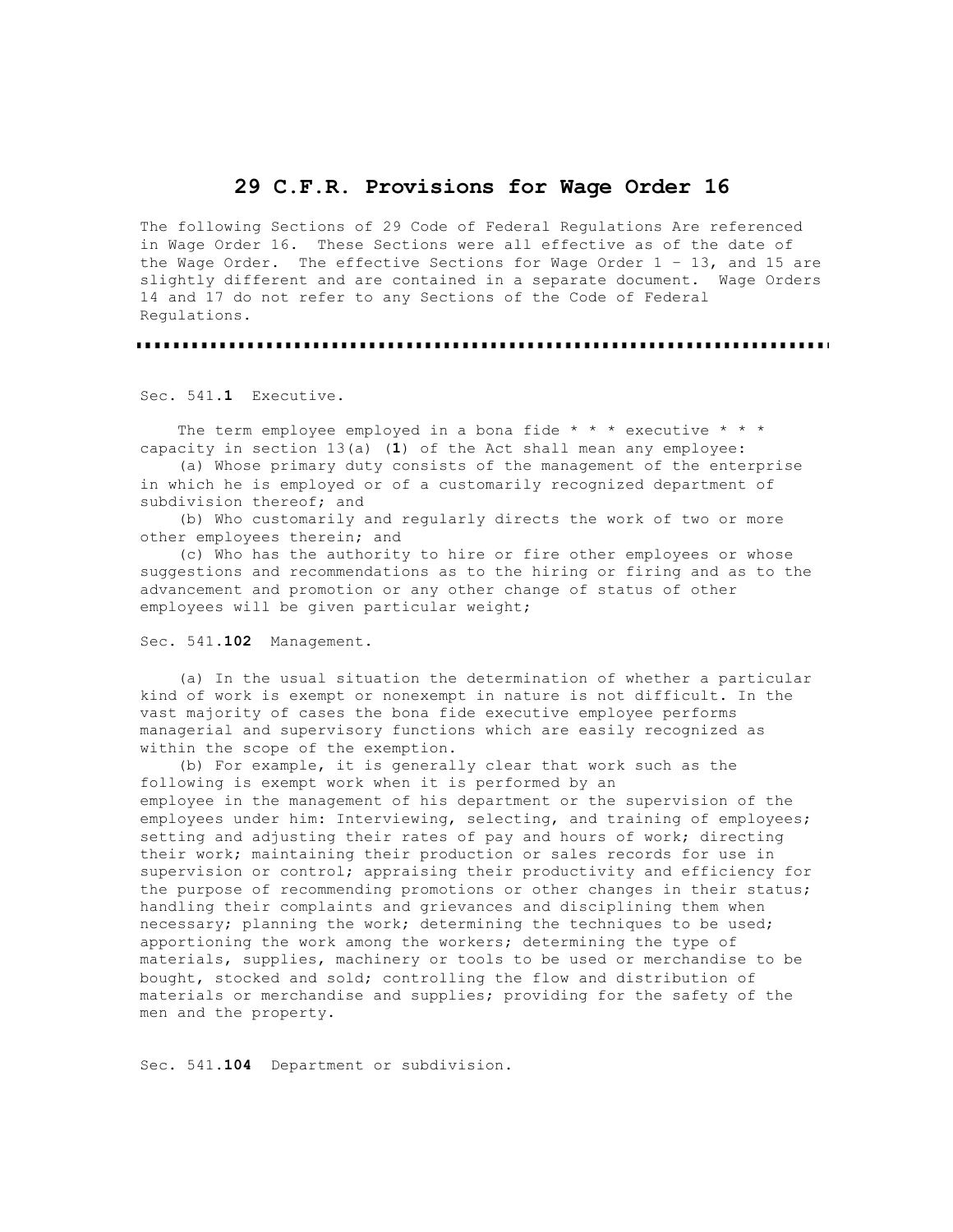(a) In order to qualify under Sec. 541.1, the employee's managerial duties must be performed with respect to the enterprise in which he is employed or a customarily recognized department or subdivision thereof. The phrase ``a customarily recognized department or subdivision'' is intended to distinguish between a mere collection of men assigned from time to time to a specific job or series of jobs and a unit with permanent status and function. In order properly to classify an individual as an executive he must be more than merely a supervisor of two or more employees; nor is it sufficient that he merely participates in the management of the unit. He must be in charge of and have as his primary duty the management of a recognized unit which has a continuing function.

 (b) In the vast majority of cases there is no difficulty in determining whether an individual is in charge of a customarily recognized department or subdivision of a department. For example, it is clear that where an enterprise comprises more than one establishment, the employee in charge of each establishment may be considered in charge of a subdivision of the enterprise. Questions arise principally in cases involving supervisors who work outside the employer's establishment, move from place to place, or have different subordinates at different times.

 (c) In such instances, in determining whether the employee is in charge of a recognized unit with a continuing function, it is the division's position that the unit supervised need not be physically within the employer's establishment and may move from place to place, and that continuity of the same subordinate personnel is not absolutely essential to the existence of a recognized unit with a continuing function, although in the ordinary case a fixed location and continuity of personnel are both helpful in establishing the existence of such a unit. The following examples will illustrate these points.

 (d) The projects on which an individual in charge of a certain type of construction work is employed may occur at different locations, and he may even hire most of his workforce at these locations. The mere fact that he moves his location would not invalidate his exemption if there are other factors which show that he is actually in charge of a recognized unit with a continuing function in the organization.

 (e) Nor will an otherwise exempt employee lose the exemption merely because he draws the men under his supervision from a pool, if other factors are present which indicate that he is in charge of a recognized unit with a continuing function. For instance, if this employee is in charge of the unit which has the continuing responsibility for making all installations for his employer, or all installations in a particular city or a designated portion of a city, he would be in charge of a department or subdivision despite the fact that he draws his subordinates from a pool of available men.

 (f) It cannot be said, however, that a supervisor drawn from a pool of supervisors who supervises employees assigned to him from a pool and who is assigned a job or series of jobs from day to day or week to week has the status of an executive. Such an employee is not in charge of a recognized unit with a continuing function.

## Sec. 541.**105** Two or more other employees.

 (a) An employee will qualify as an ``executive'' under Sec. 541.1 only if he customarily and regularly supervises at least two full-time employees or the equivalent. For example, if the ``executive'' supervises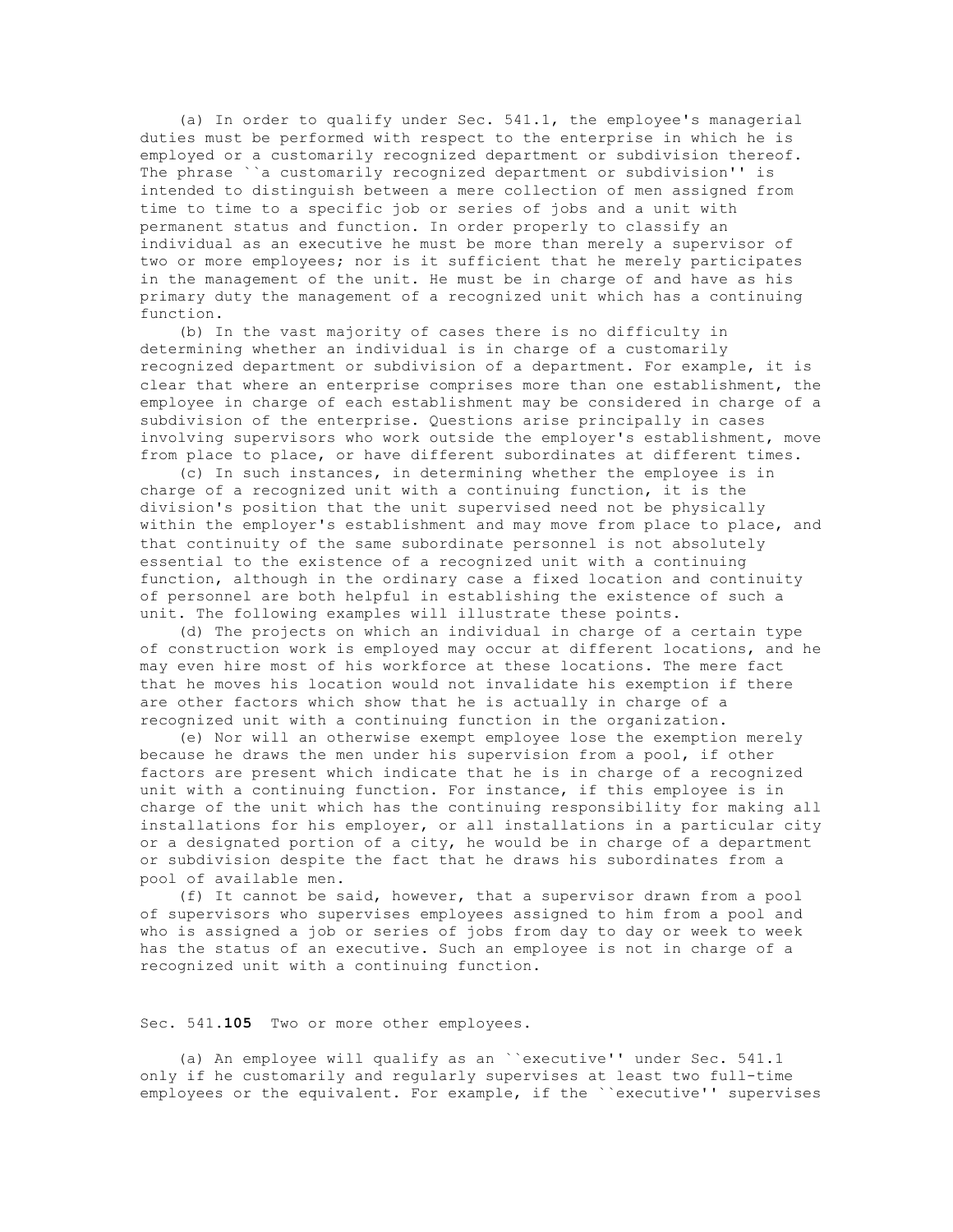one full-time and two part-time employees of whom one works morning and one, afternoons; or four part-time employees, two of whom work mornings and two afternoons, this requirement would be met.

 (b) The employees supervised must be employed in the department which the ``executive'' is managing.

 (c) It has been the experience of the divisions that a supervisor of a few as two employees usually performs nonexempt work in excess of the general 20-percent tolerance provided in Sec. 541.1.

 (d) In a large machine shop there may be a machine-shop supervisor and two assistant machine-shop supervisors. Assuming that they meet all the other qualifications Sec. 541.1 and particularly that they are not working foremen, they should certainly qualify for the exemption. A small department in a plant or in an office is usually supervised by one person. Any attempt to classify one of the other workers in the department as an executive merely by giving him an honorific title such as assistant supervisor will almost inevitably fail as there will not be sufficient true supervisory or other managerial work to keep two persons occupied. On the other hand, it is incorrect to assume that in a large department, such as a large shoe department in a retail store which has separate sections for men's, women's, and children's shoes, for example, the supervision cannot be distributed among two or three employees, conceivably among more. In such instances, assuming that the other tests are met, especially the one concerning the performance of nonexempt work, each such employee ``customarily and regularly directs the work of two or more other employees therein.''

 (e) An employee who merely assists the manager or buyer of a particular department and supervises two or more employees only in the actual manager's or buyer's absence, however, does not meet this requirement. For example, where a single unsegregated department, such as a women's sportswear department or a men's shirt department in a retail store, is managed by a buyer, with the assistance of one or more assistant buyers, only one employee, the buyer, can be considered an executive, even though the assistant buyers at times exercise some managerial and supervisory responsibilities. A shared responsibility for the supervision of the same two or more employees in the same department does not satisfy the requirement that the employee ``customarily and regularly directs the work of two or more employees therein.''

Sec. 541.**106** Authority to hire or fire.

 Section 541.1 requires that an exempt executive employee have the authority to hire or fire other employees or that his suggestions and recommendations as to hiring or firing and as to advancement and promotion or any other change of status of the employees who he supervises will be given particular weight. Thus, no employee, whether high or low in the hierarchy of management, can be considered as employed in a bona fide executive capacity unless he is directly concerned either with the hiring or the firing and other change of status of the employees under his supervision, whether by direct action or by recommendation to those to who the hiring and firing functions are delegated.

Sec. 541.**108** Work directly and closely related.

 (a) This phrase brings within the category of exempt work not only the actual management of the department and the supervision of the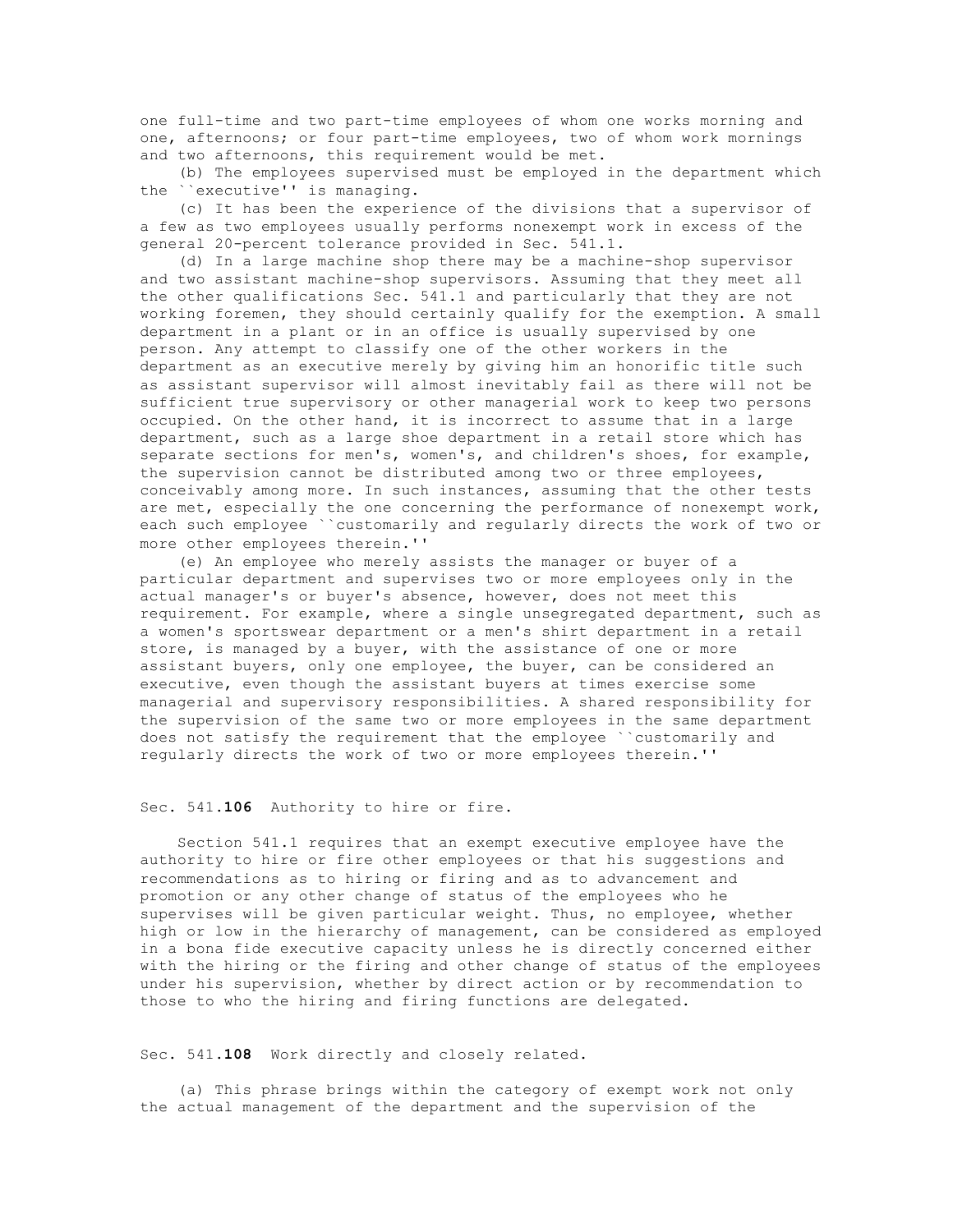employees therein, but also activities which are closely associated with the performance of the duties involved in such managerial and supervisory functions or responsibilities. The supervision of employees and the management of a department include a great many directly and closely related tasks which are different from the work performed by subordinates and are commonly performed by supervisors because they are helpful in supervising the employees or contribute to the smooth functioning of the department for which they are responsible. Frequently such exempt work is of a kind which in establishments that are organized differently or which are larger and have greater specialization of function, may be performed by a nonexempt employee hired especially for that purpose. Illustration will serve to make clear the meaning to be given the phrase ``directly and closely related''.

 (b) Keeping basic records of working time, for example, is frequently performed by a timekeeper employed for that purpose. In such cases the work is clearly not exempt in nature. In other establishments which are not large enough to employ a timekeeper, or in which the timekeeping function has been decentralized, the supervisor of each department keeps the basic time records of his own subordinates. In these instances, as indicated above, the timekeeping is directly related to the function of managing the particular department and supervising its employees. However, the preparation of a payroll by a supervisor, even the payroll of the employees under his supervision, cannot be considered to be exempt work, since the preparation of a payroll does not aid in the supervision of the employees or the management of the department. Similarly, the keeping by a supervisor of production or sales records of his own subordinates for use in supervision or control would be exempt work, while the maintenance of production records of employees not under his direction would not be exempt work.

 (c) Another example of work which may be directly and closely related to the performance of management duties is the distribution of materials or merchandise and supplies. Maintaining control of the flow of materials or merchandise and supplies in a department is ordinarily a responsibility of the managerial employee in charge. In many nonmercantile establishments the actual distribution of materials is performed by nonexempt employees under the supervisor's direction. In other establishments it is not uncommon to leave the actual distribution of materials and supplies in the hands of the supervisor. In such cases it is exempt work since it is directly and closely related to the managerial responsibility of maintaining the flow of materials. In a large retail establishment, however, where the replenishing of stocks of merchandise on the sales floor is customarily assigned to a nonexempt employee, the performance of such work by the manager or buyer of the department is nonexempt. The amount of time the manager or buyer spends in such work must be offset against the statutory tolerance for nonexempt work. The supervision and control of a flow of merchandise to the sales floor, of course, is directly and closely related to the managerial responsibility of the manager or buyer.

 (d) Setup work is another illustration of work which may be exempt under certain circumstances if performed by a supervisor. The nature of setup work differs in various industries and for different operations. Some setup work is typically performed by the same employees who perform the ``production'' work; that is, the employee who operates the machine also ``sets it up'' or adjusts it for the particular job at hand. Such setup work is part of the production operation and is not exempt. In other instances the setting up of the work is a highly skilled operation which the ordinary production worker or machine tender typically does not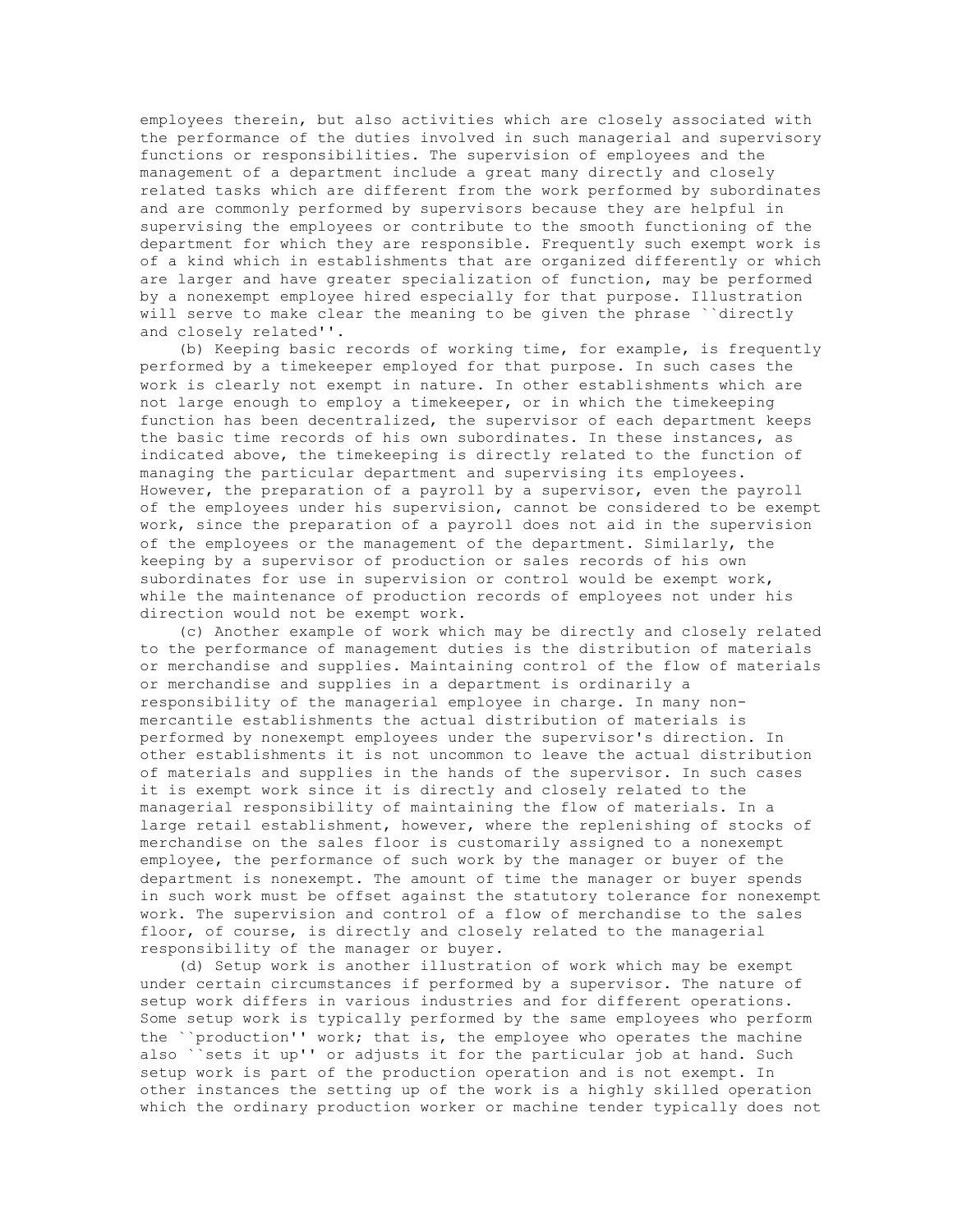perform. In some plants, particularly large ones, such setup work may be performed by employees whose duties are not supervisory in nature. In other plants, however, particularly small plants, such work is a regular duty of the executive and is directly and closely related to his responsibility for the work performance of his subordinates and for the adequacy of the final product. Under such circumstances it is exempt work. In the data processing field the work of a supervisor when he performs the more complex or more responsible work in a program utilizing several computer programmers or computer operators would be exempt activity.

 (e) Similarly, a supervisor who spot checks and examines the work of his subordinates to determine whether they are performing their duties properly, and whether the product is satisfactory, is performing work which is directly and closely related to his managerial and supervisory functions. However, this kind of examining and checking must be distinguished from the kind which is normally performed by an ``examiner,'' ``checker,'' or ``inspector,'' and which is really a production operation rather than a part of the supervisory function. Likewise, a department manager or buyer in a retail or service establishment who goes about the sales floor observing the work of sales personnel under his supervision to determine the effectiveness of their sales techniques, checking on the quality of customer service being given, or observing customer preferences and reactions to the lines, styles, types, colors, and quality of the merchandise offered, is performing work which is directly and closely related to his managerial and supervisory functions. His actual participation, except for supervisory training or demonstration purposes, in such activities as making sales to customers, replenishing stocks of merchandise on the sales floor, removing merchandise from fitting rooms and returning to stock or shelves, however, is not. The amount of time a manager or buyer spends in the performance of such activities must be included in computing the percentage limitation on nonexempt work.

 (f) Watching machines is another duty which may be exempt when performed by a supervisor under proper circumstances. Obviously the mere watching of machines in operation cannot be considered exempt work where, as in certain industries in which the machinery is largely automatic, it is an ordinary production function. Thus, an employee who watches machines for the purpose of seeing that they operate properly or for the purpose of making repairs or adjustments is performing nonexempt work. On the other hand, a supervisor who watches the operation of the machinery in his department in the sense that he ``keeps an eye out for trouble'' is performing work which is directly and closely related to his managerial responsibilities. Making an occasional adjustment in the machinery under such circumstances is also exempt work.

 (g) A word of caution is necessary in connection with these illustrations. The recordkeeping, material distributing, setup work, machine watching and adjusting, and inspecting, examining, observing and checking referred to in the examples of exempt work are presumably the kind which are supervisory and managerial functions rather than merely ``production'' work. Frequently it is difficult to distinguish the managerial type from the type which is a production operation. In deciding such difficult cases it should be borne in mind that it is one of the objectives of Sec. 541.1 to exclude from the definition foremen who hold ``dual'' or combination jobs. (See discussion of working foremen in Sec. 541.115.) Thus, if work of this kind takes up a large part of the employee's time it would be evidence that management of the department is not the primary duty of the employee, that such work is a production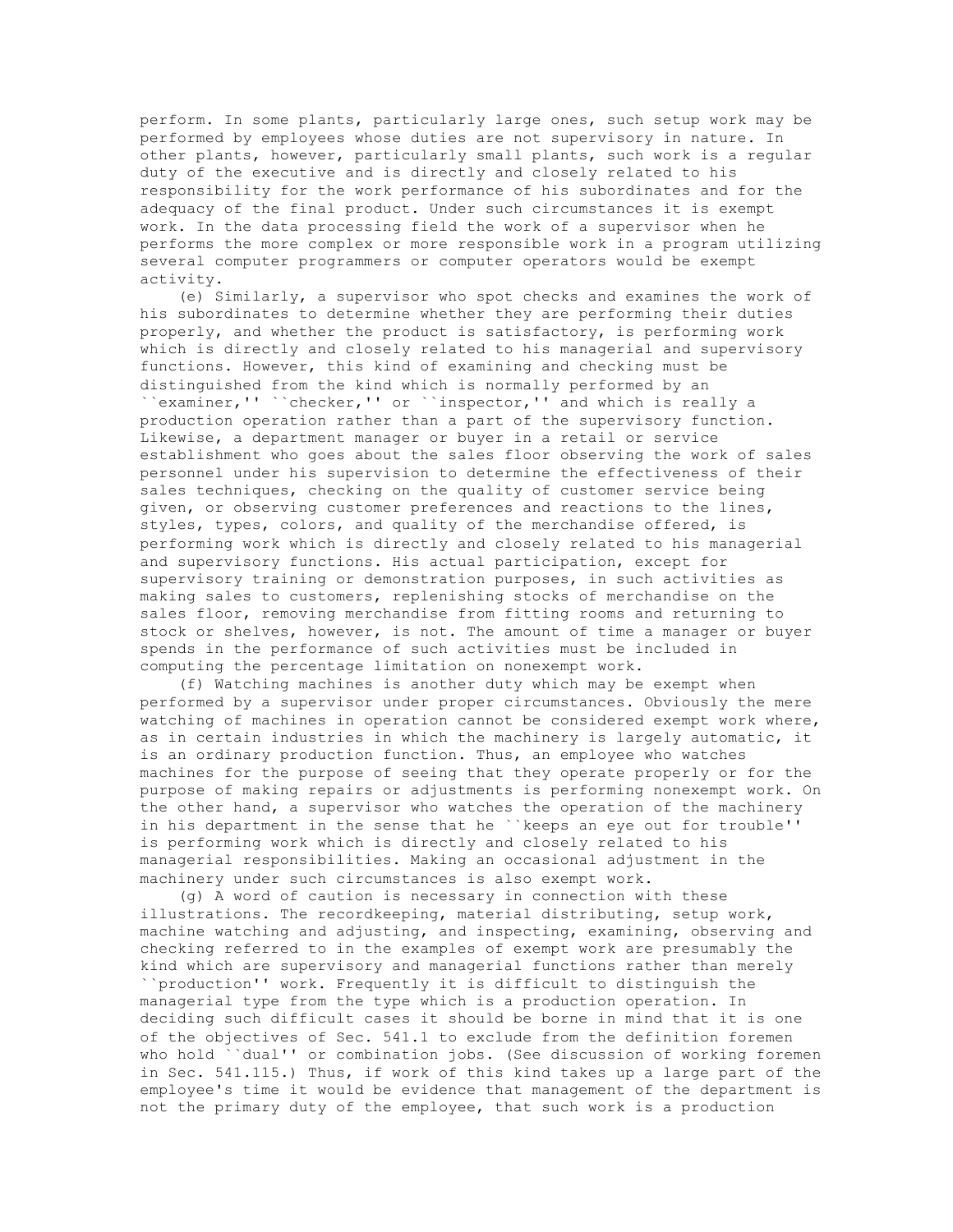operation rather than a function directly and closely related to the supervisory or managerial duties, and that the employee is in reality a combination foreman-``setup'' man, foreman-machine adjuster (or mechanic), or foreman-examiner, floorman-salesperson, etc., rather than a bona fide executive.

## Sec. 541.**109** Emergencies.

 (a) Under certain occasional emergency conditions, work which is normally performed by nonexempt employees and is nonexempt in nature will be directly and closely related to the performance of the exempt functions of management and supervision and will therefore be exempt work. In effect, this means that a bona fide executive who performs work of a normally nonexempt nature on rare occasions because of the existence of a real emergency will not, because of the performance of such emergency work, lose the exemption. Bona fide executives include among their responsibilities the safety of the employees under their supervision, the preservation and protection of the merchandise, machinery or other property of the department or subdivision in their charge from damage due to unforeseen circumstances, and the prevention of widespread breakdown in production, sales, or service operations. Consequently, when conditions beyond control arise which threaten the safety of the employees, or a cessation of operations, or serious damage to the employer's property, any manual or other normally nonexempt work performed in an effort to prevent such results is considered exempt work and is not included in computing the percentage limitation on nonexempt work.

 (b) The rule in paragraph (a) of this section is not applicable, however, to nonexempt work arising out of occurrences which are not beyond control or for which the employer can reasonably provide in the normal course of business.

 (c) A few illustrations may be helpful in distinguishing routine work performed as a result of real emergencies of the kind for which no provision can practicably be made by the employer in advance of their occurrence and routine work which is not in this category. It is obvious that a mine superintendent who pitches in after an explosion and digs out the men who are trapped in the mine is still a bona fide executive during that week. On the other hand, the manager of a cleaning establishment who personally performs the cleaning operations on expensive garments because he fears damage to the fabrics if he allows his subordinates to handle them is not performing ``emergency'' work of the kind which can be considered exempt. Nor is the manager of a department in a retail store performing exempt work when he personally waits on a special or impatient customer because he fears the loss of the sale or the customer's goodwill if he allows a salesperson to serve him. The performance of nonexempt work by executives during inventory-taking, during other periods of heavy workload, or the handling of rush orders are the kinds of activities which the percentage tolerances are intended to cover. For example, pitching in on the production line in a canning plant during seasonal operations is not exempt ``emergency'' work even if the objective is to keep the food from spoiling. Similarly, pitching in behind the sales counter in a retail store during special sales or during Christmas or Easter or other peak sales periods is not ``emergency'' work, even if the objective is to improve customer service and the store's sales record. Maintenance work is not emergency work even if performed at night or during weekends. Relieving subordinates during rest or vacation periods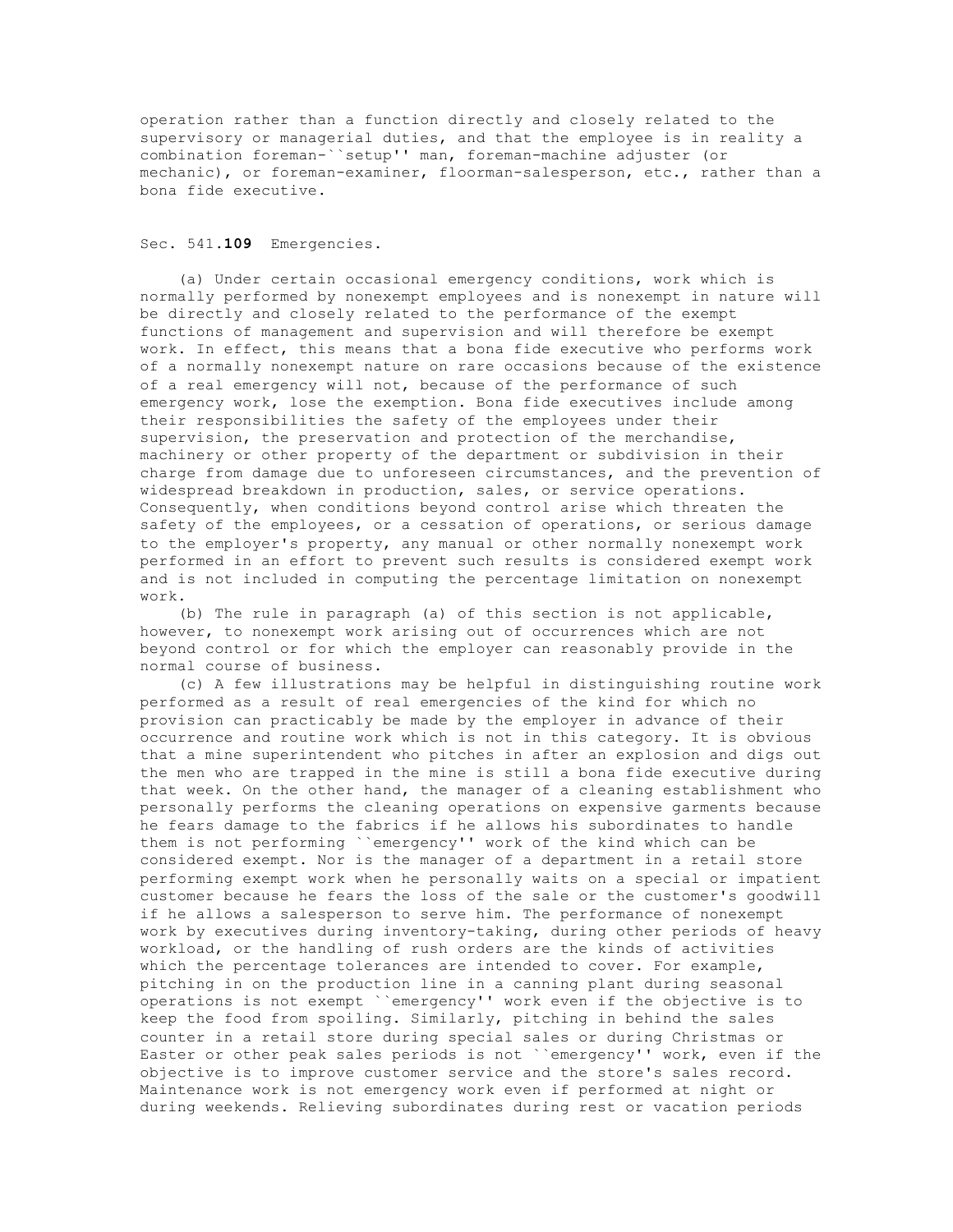cannot be considered in the nature of ``emergency'' work since the need for replacements can be anticipated. Whether replacing the subordinate at the workbench, or production line, or sales counter during the first day or partial day of an illness would be considered exempt emergency work would depend upon the circumstances in the particular case. Such factors as the size of the establishment and of the executive's department, the nature of the industry, the consequences that would flow from the failure to replace the ailing employee immediately, and the feasibility of filling the employee's place promptly would all have to be weighed.

 (d) All the regular cleaning up around machinery, even when necessary to prevent fire or explosion, is not ``emergency'' work. However, the removal by an executive of dirt or obstructions constituting a hazard to life or property need not be included in computing the percentage limitation if it is not reasonably practicable for anyone but the supervisor to perform the work and it is the kind of ``emergency'' which has not been recurring. The occasional performance of repair work in case of a breakdown of machinery, or the collapse of a display rack, or damage to or exceptional disarray of merchandise caused by accident or a customer's carelessness may be considered exempt work if the breakdown is one which the employer cannot reasonably anticipate. However, recurring breakdowns or disarrays requiring frequent attention, such as that of an old belt or machine which breaks down repeatedly or merchandise displays constantly requiring re-sorting or straightening, are the kind for which provision could reasonably be made and repair of which must be considered as nonexempt.

Sec. 541.**111** Nonexempt work generally.

 (a) As indicated in Sec. 541.101 the term ``nonexempt work,'' as used in this subpart, includes all work other than that described in Sec. 541.1 (a) through (d) and the activities directly and closely related to such work.

 (b) Nonexempt work is easily identifiable where, as in the usual case, it consists of work of the same nature as that performed by the nonexempt subordinates of the ``executive.'' It is more difficult to identify in cases where supervisory employees spend a significant amount of time in activities not performed by any of their subordinates and not consisting of actual supervision and management. In such cases careful analysis of the employee's duties with reference to the phrase ``directly and closely related to the performance of the work described in paragraphs (a) through (d) of this section'' will usually be necessary in arriving at a determination.

## Sec. 541.**115** Working foremen.

 (a) The primary purpose of the exclusionary language placing a limitation on the amount of nonexempt work is to distinguish between the bona fide executive and the ``working'' foreman or ``working'' supervisor who regularly performs ``production'' work or other work which is unrelated or only remotely related to his supervisory activities. (The term ``working'' foreman is used in this subpart in the sense indicated in the text and should not be construed to mean only one who performs work similar to that performed by his subordinates.)

 (b) One type of working foreman or working supervisor most commonly found in industry works alongside his subordinates. Such employees,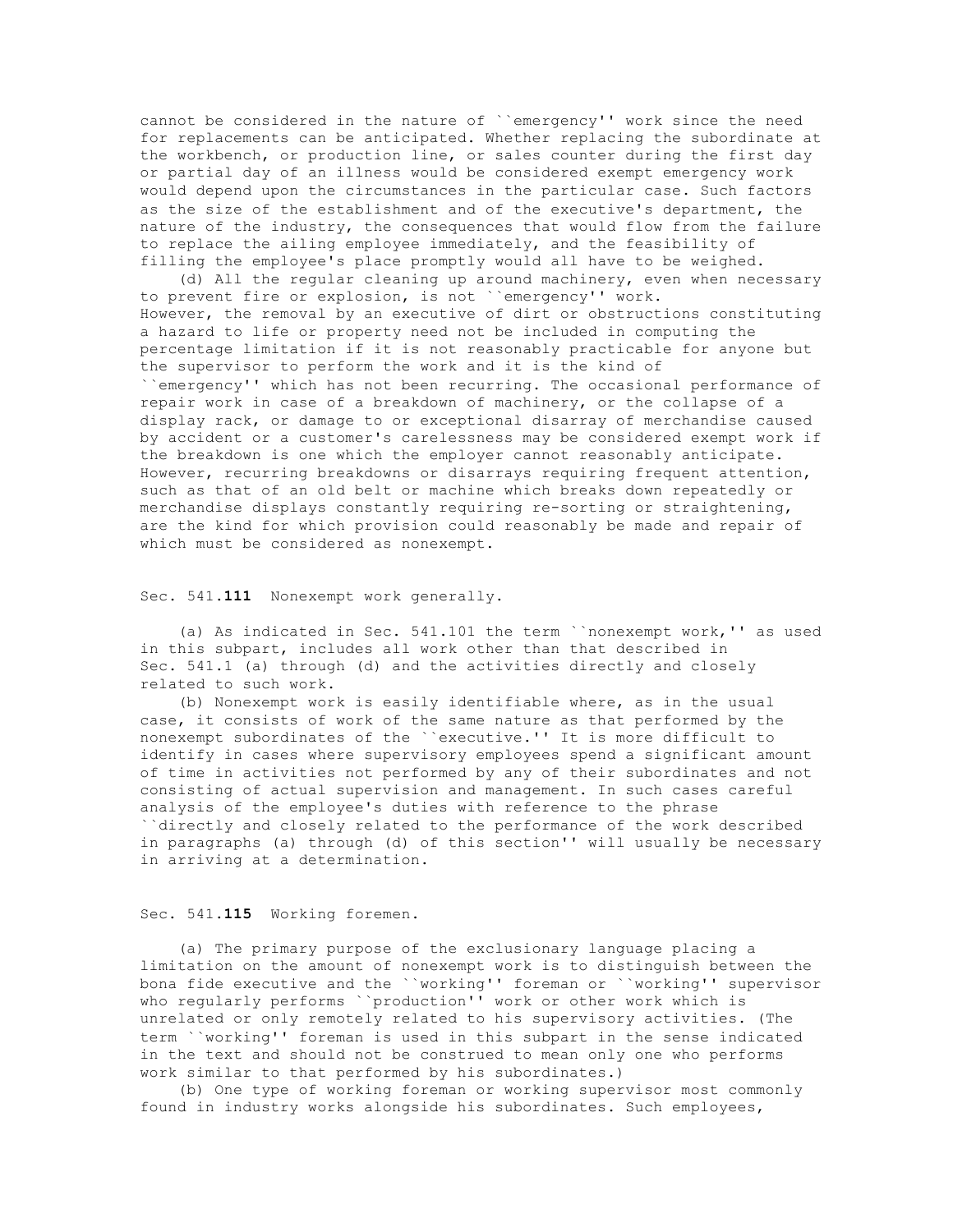sometimes known as strawbosses, or gang or group leaders perform the same kind of work as that performed by their subordinates, and also carry on supervisory functions. Clearly, the work of the same nature as that performed by the employees' subordinates must be counted as nonexempt work and if the amount of such work performed is substantial the exemption does not apply. (``Substantial,'' as used in this section, means more than 20 percent. See discussion of the 20-percent limitation on nonexempt work in Sec. 541.112.) A foreman in a dress shop, for example, who operates a sewing machine to produce the product is performing clearly nonexempt work. However, this should not be confused with the operation of a sewing machine by a foreman to instruct his subordinates in the making of a new product, such as a garment, before it goes into production.

 (c) Another type of working foreman or working supervisor who cannot be classed as a bona fide executive is one who spends a substantial amount of time in work which, although not performed by his own subordinates, consists of ordinary production work or other routine, recurrent, repetitive tasks which are a regular part of his duties. Such an employee is in effect holding a dual job. He may be, for example, a combination foreman-production worker, supervisor-clerk, or foreman combined with some other skilled or unskilled occupation. His nonsupervisory duties in such instances are unrelated to anything he must do to supervise the employees under him or to manage the department. They are in many instances mere ``fill-in'' tasks performed because the job does not involve sufficient executive duties to occupy an employee's full time. In other instances the non-supervisory, non-managerial duties may be the principal ones and the supervisory or managerial duties are subordinate and are assigned to the particular employee because it is more convenient to rest the responsibility for the first line of supervision in the hands of the person who performs these other duties. Typical of employees in dual jobs which may involve a substantial amount of nonexempt work are:

 (1) Foremen or supervisors who also perform one or more of the ``production'' or ``operating'' functions, though no other employees in the plant perform such work. An example of this kind of employee is the foreman in a millinery or garment plant who is also the cutter, or the foreman in a garment factory who operates a multiple-needle machine not requiring a full-time operator;

 (2) Foremen or supervisors who have as a regular part of their duties the adjustment, repair, or maintenance of machinery or equipment. Examples in this category are the foreman-fixer in the hosiery industry who devotes a considerable amount of time to making adjustments and repairs to the machines of his subordinates, or the planer-mill foreman who is also the ``machine man'' who repairs the machines and grinds the knives;

 (3) Foremen or supervisors who perform clerical work other than the maintenance of the time and production records of their subordinates; for example, the foreman of the shipping room who makes out the bills of lading and other shipping records, the warehouse foreman who also acts as inventory clerk, the head shipper who also has charge of a finished goods stock room, assisting in placing goods on shelves and keeping perpetual inventory records, or the office manager, head bookkeeper, or chief clerk who performs routine bookkeeping. There is no doubt that the head bookkeeper, for example, who spends a substantial amount of his time keeping books of the same general nature as those kept by the other bookkeepers, even though his books are confidential in nature or cover different transactions from the books maintained by the under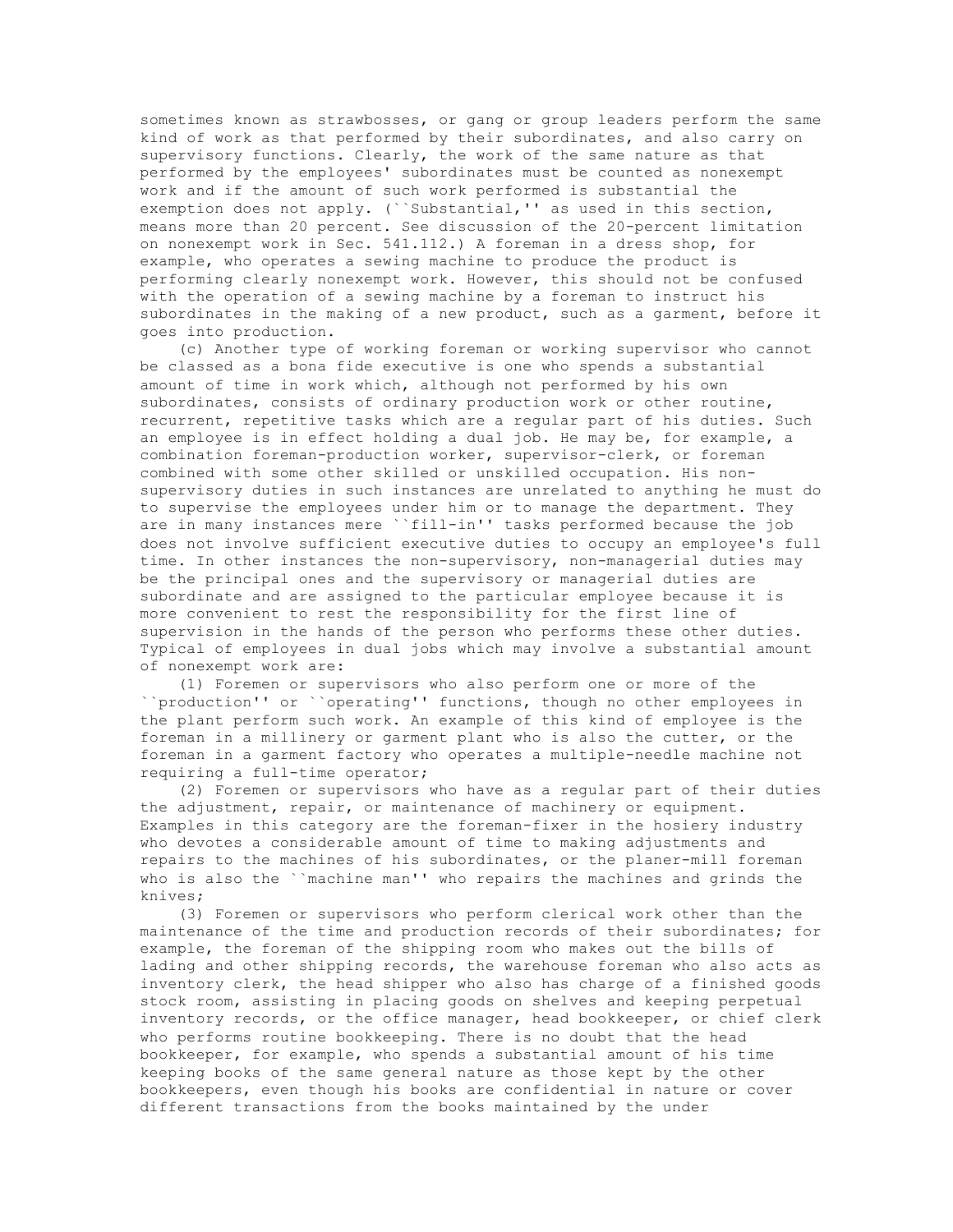bookkeepers, is not primarily an executive employee and should not be so considered.

Sec. 541.**116** Trainees, executive.

 The exemption is applicable to an employee employed in a bona fide executive capacity and does not include employees training to become executives and not actually performing the duties of an executive.

Sec. 541.**2** Administrative.

The term employee employed in a bona fide \* \* \* administrative \* \* \* capacity in section  $13(a)(1)$  of the Act shall mean any employee:

(a) Whose primary duty consists of either:

 (1) The performance of office or non-manual work directly related to management policies or general business operations of his employer or his employer's customers, or

 (**2**) The performance of functions in the administration of a school system, or educational establishment or institution, or of a department or subdivision thereof, in work directly related to the academic instruction or training carried on therein; and

 (b) Who customarily and regularly exercises discretion and independent judgment; and

 (c)(1) Who regularly and directly assists a proprietor, or an employee employed in a bona fide executive or administrative capacity (as such terms are defined in the regulations of this subpart), or

 (**2**) Who performs under only general supervision work along specialized or technical lines requiring special training, experience, or knowledge, or

 (3) Who executes under only general supervision special assignments and tasks;

Sec. 541.**201** Types of administrative employees.

 (a) Three types of employees are described in Sec. 541.2(c) who, if they meet the other tests in Sec. 541.2, qualify for exemption as ``administrative'' employees.

 (1) Executive and administrative assistants. The first type is the assistant to a proprietor or to an executive or administrative employee. In modern industrial practice there has been a steady and increasing use of persons who assist an executive in the performance of his duties without themselves having executive authority. Typical titles of persons in this group are executive assistant to the president, confidential assistant, executive secretary, assistant to the general manager, administrative assistant and, in retail or service establishments, assistant manager and assistant buyer. Generally speaking, such assistants are found in large establishments where the official assisted has duties of such scope and which require so much attention that the work of personal scrutiny, correspondence, and interviews must be delegated.

 (2) Staff employees. (i) Employees included in the second alternative in the definition are those who can be described as staff rather than line employees, or as functional rather than departmental heads. They include among others employees who act as advisory specialists to the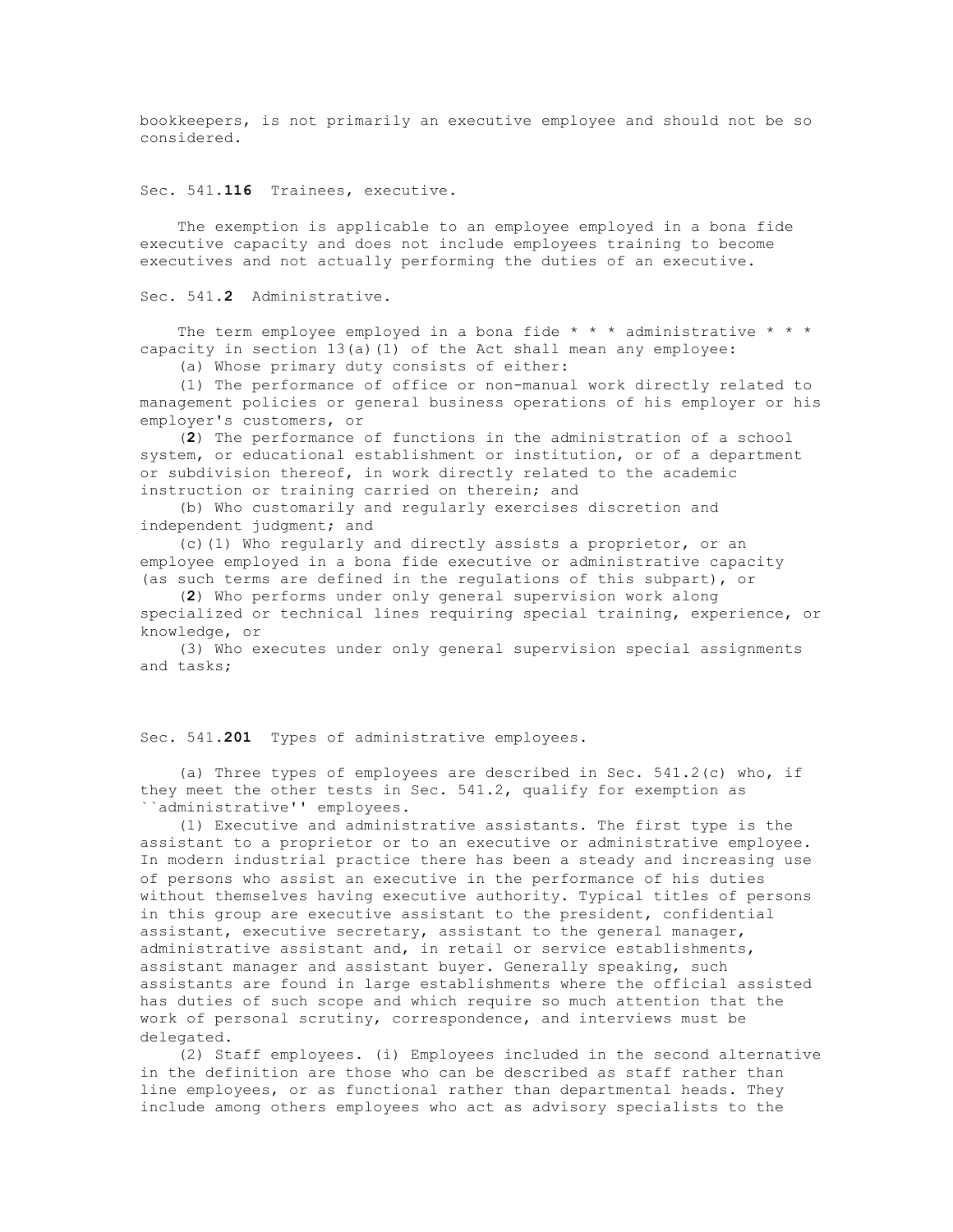management. Typical examples of such advisory specialists are tax experts, insurance experts, sales research experts, wage-rate analysts, investment consultants, foreign exchange consultants, and statisticians.

 (ii) Also included are persons who are in charge of a so-called functional department, which may frequently be a one-man department. Typical examples of such employees are credit managers, purchasing agents, buyers, safety directors, personnel directors, and labor relations directors.

 (3) Those who perform special assignments. (i) The third group consists of persons who perform special assignments. Among them are to be found a number of persons whose work is performed away from the employer's place of business. Typical titles of such persons are lease buyers, field representatives of utility companies, location managers of motion picture companies, and district gaugers for oil companies. It should be particularly noted that this is a field which is rife with honorific titles that do not adequately portray the nature of the employee's duties. The field representative of a utility company, for example, may be a ``glorified serviceman.''

 (ii) This classification also includes employees whose special assignments are performed entirely or partly inside their employer's place of business. Examples are special organization planners, customers' brokers in stock exchange firms, so-called account executives in advertising firms and contact or promotion men of various types.

 (b) Job titles insufficient as yardsticks. (1) The employees for whom exemption is sought under the term ``administrative'' have extremely diverse functions and a wide variety of titles. A title alone is of little or no assistance in determining the true importance of an employee to the employer or his exempt or nonexempt status under the regulations in subpart A of this part. Titles can be had cheaply and are of no determinative value. Thus, while there are supervisors of production control (whose decisions affect the welfare of large numbers of employees) who qualify for exemption under section 13(a)(1), it is not hard to call a rate setter (whose functions are limited to timing certain operations and jotting down times on a standardized form) a ``methods engineer'' or a ``production-control supervisor.''

 (2) Many more examples could be cited to show that titles are insufficient as yardsticks. As has been indicated previously, the exempt or nonexempt status of any particular employee must be determined on the basis of whether his duties, responsibilities, and salary meet all the requirements of the appropriate section of the regulations in subpart A of this part.

 (c) Individuals engaged in the overall academic administration of an elementary or secondary school system include the superintendent or other head of the system and those of his assistants whose duties are primarily concerned with administration of such matters as curriculum, quality and methods of instructing, measuring and testing the learning potential and achievement of students, establishing and maintaining academic and grading standards, and other aspects of the teaching program. In individual school establishments those engaged in overall academic administration include the principal and the vice principals who are responsible for the operation of the school. Other employees engaged in academic administration are such department heads as the heads of the mathematics department, the English department, the foreign language department, the manual crafts department, and the like. Institutions of higher education have similar organizational structure, although in many cases somewhat more complex.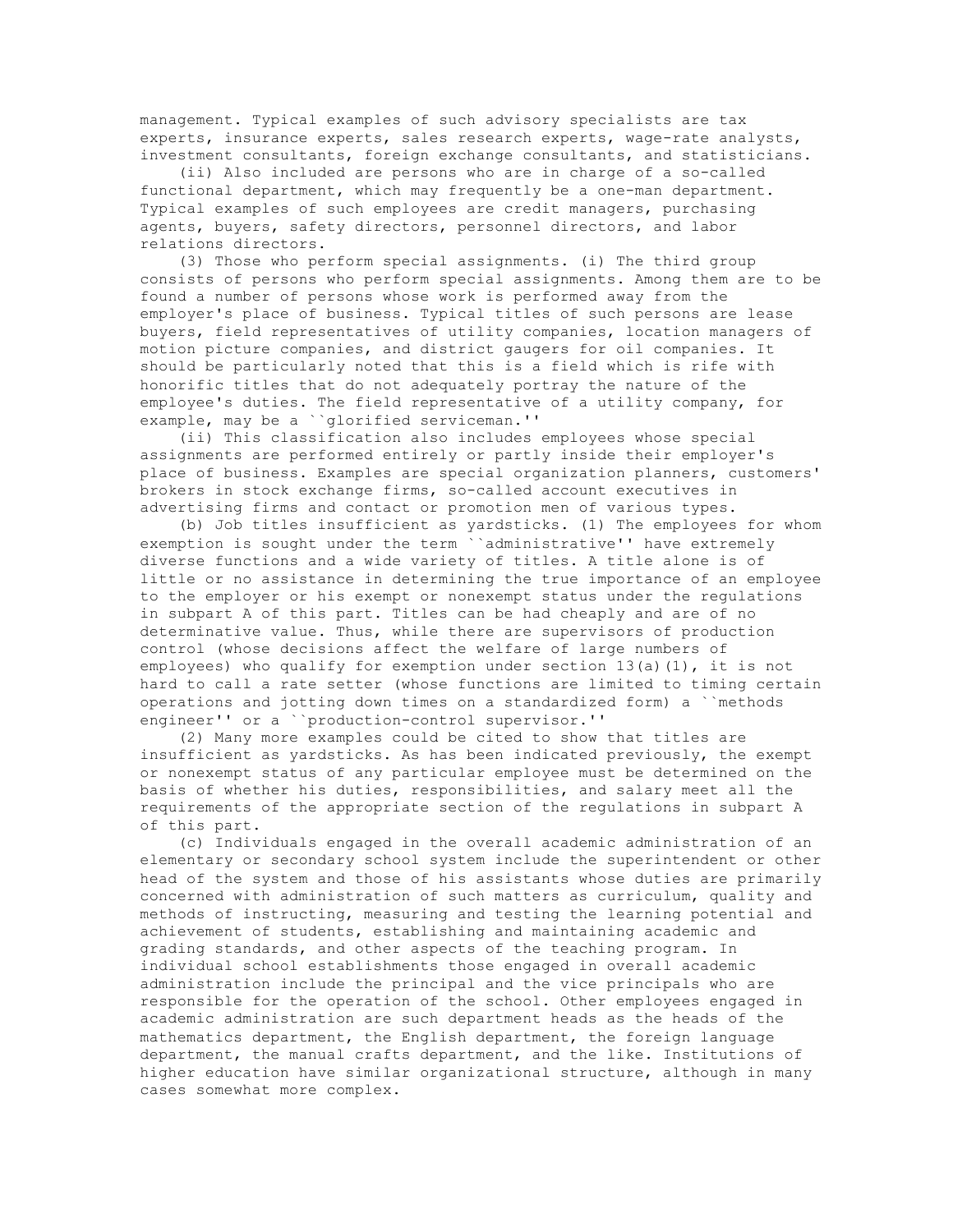Sec. 541.**205** Directly related to management policies or general business operations.

 (a) The phrase ``directly related to management policies or general business operations of his employer or his employer's customers'' describes those types of activities relating to the administrative operations of a business as distinguished from ``production'' or, in a retail or service establishment, ``sales'' work. In addition to describing the types of activities, the phrase limits the exemption to persons who perform work of substantial importance to the management or operation of the business of his employer or his employer's customers.

 (b) The administrative operations of the business include the work performed by so-called white-collar employees engaged in ``servicing'' a business as, for, example, advising the management, planning, negotiating, representing the company, purchasing, promoting sales, and business research and control. An employee performing such work is engaged in activities relating to the administrative operations of the business notwithstanding that he is employed as an administrative assistant to an executive in the production department of the business.

 (c) As used to describe work of substantial importance to the management or operation of the business, the phrase ``directly related to management policies or general business operations'' is not limited to persons who participate in the formulation of management policies or in the operation of the business as a whole. Employees whose work is ``directly related'' to management policies or to general business operations include those work affects policy or whose responsibility it is to execute or carry it out. The phrase also includes a wide variety of persons who either carry out major assignments in conducting the operations of the business, or whose work affects business operations to a substantial degree, even though their assignments are tasks related to the operation of a particular segment of the business.

 (1) It is not possible to lay down specific rules that will indicate the precise point at which work becomes of substantial importance to the management or operation of a business. It should be clear that the cashier of a bank performs work at a responsible level and may therefore be said to be performing work directly related to management policies or general business operations. On the other hand, the bank teller does not. Likewise it is clear that bookkeepers, secretaries, and clerks of various kinds hold the run-of-the-mine positions in any ordinary business and are not performing work directly related to management policies or general business operations. On the other hand, a tax consultant employed either by an individual company or by a firm of consultants is ordinarily doing work of substantial importance to the management or operation of a business.

 (2) An employee performing routine clerical duties obviously is not performing work of substantial importance to the management or operation of the business even though he may exercise some measure of discretion and judgment as to the manner in which he performs his clerical tasks. A messenger boy who is entrusted with carrying large sums of money or securities cannot be said to be doing work of importance to the business even though serious consequences may flow from his neglect. An employee operating very expensive equipment may cause serious loss to his employer by the improper performance of his duties. An inspector, such as, for example, an inspector for an insurance company, may cause loss to his employer by the failure to perform his job properly. But such employees,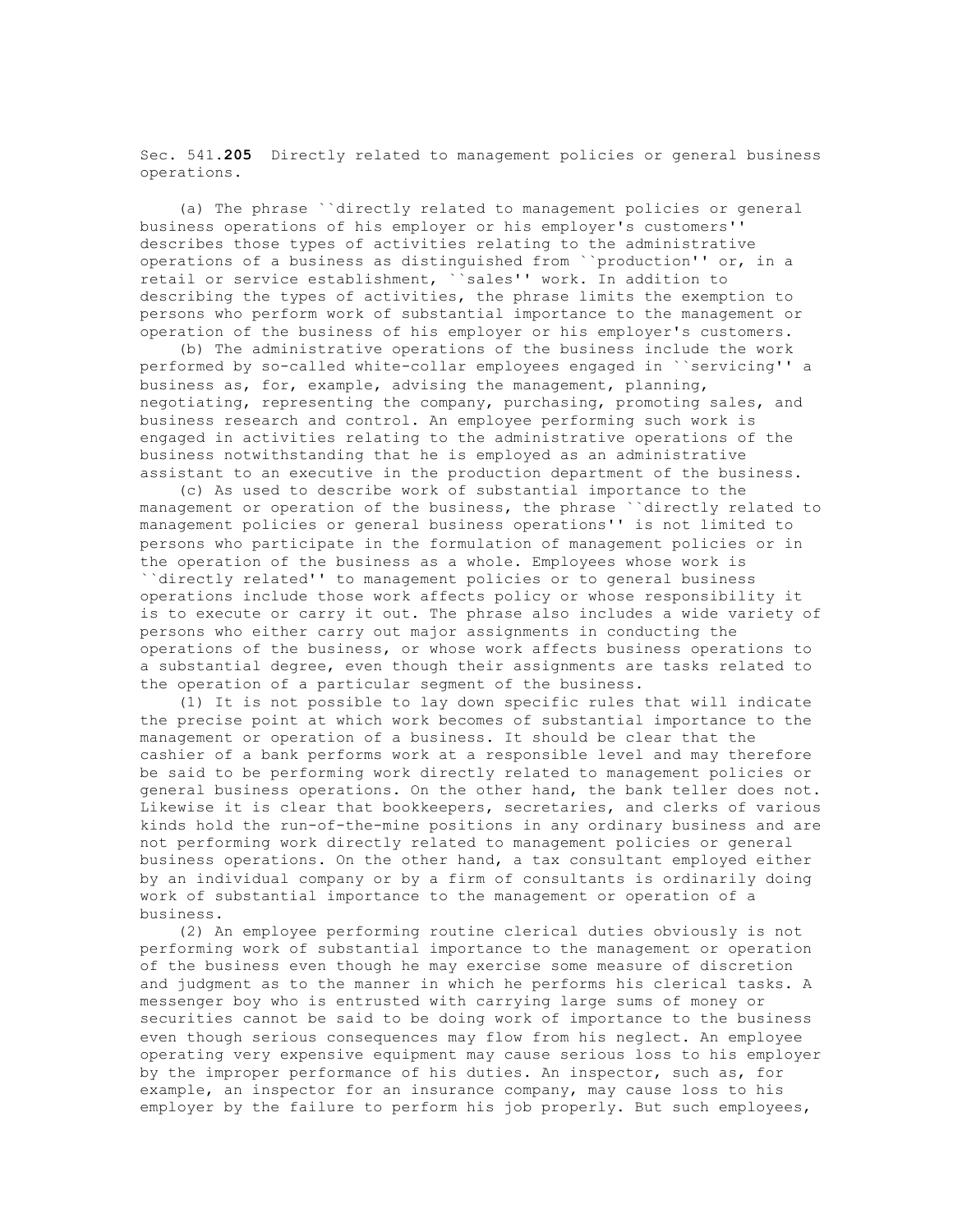obviously, are not performing work of such substantial importance to the management or operation of the business that it can be said to be ``directly related to management policies or general business operations'' as that phrase is used in Sec. 541.2.

 (3) Some firms employ persons whom they describe as ``statisticians.'' If all such a person does, in effect, is to tabulate data, he is clearly not exempt. However, if such an employee makes analyses of data and draws conclusions which are important to the determination of, or which, in fact, determine financial, merchandising, or other policy, clearly he is doing work directly related to management policies or general business operations. Similarly, a personnel employee may be a clerk at a hiring window of a plant, or he may be a man who determines or effects personnel policies affecting all the workers in the establishment. In the latter case, he is clearly doing work directly related to management policies or general business operations. These examples illustrate the two extremes. In each case, between these extreme types there are many employees whose work may be of substantial importance to the management or operation of the business, depending upon the particular facts.

 (4) Another example of an employee whose work may be important to the welfare of the business is a buyer of a particular article or equipment in an industrial plant or personnel commonly called assistant buyers in retail or service establishments. Where such work is of substantial importance to the management or operation of the business, even though it may be limited to purchasing for a particular department of the business, it is directly related to management policies or general business operations.

 (5) The test of ``directly related to management policies or general business operations'' is also met by many persons employed as advisory specialists and consultants of various kinds, credit managers, safety directors, claim agents and adjusters, wage-rate analysts, tax experts, account executives of advertising agencies, customers' brokers in stock exchange firms, promotion men, and many others.

 (6) It should be noted in this connection that an employer's volume of activities may make it necessary to employ a number of employees in some of these categories. The fact that there are a number of other employees of the same employer carrying out assignments of the same relative importance or performing identical work does not affect the determination of whether they meet this test so long as the work of each such employee is of substantial importance to the management or operation of the business.

 (7) In the data processing field some firms employ persons described as systems analysts and computer programmers. If such employees are concerned with the planning, scheduling, and coordination of activities which are required to develop systems for processing data to obtain solutions to complex business, scientific, or engineering problems of his employer or his employer's customers, he is clearly doing work directly related to management policies or general business operations.

 (d) Under Sec. 541.2 the ``management policies or general business operations'' may be those of the employer or the employer's customers. For example, many bona fide administrative employees perform important functions as advisers and consultants but are employed by a concern engaged in furnishing such services for a fee. Typical instances are tax experts, labor relations consultants, financial consultants, systems analysts, or resident buyers. Such employees, if they meet the other requirements of Sec. 541.2, qualify for exemption regardless of whether the management policies or general business operations to which their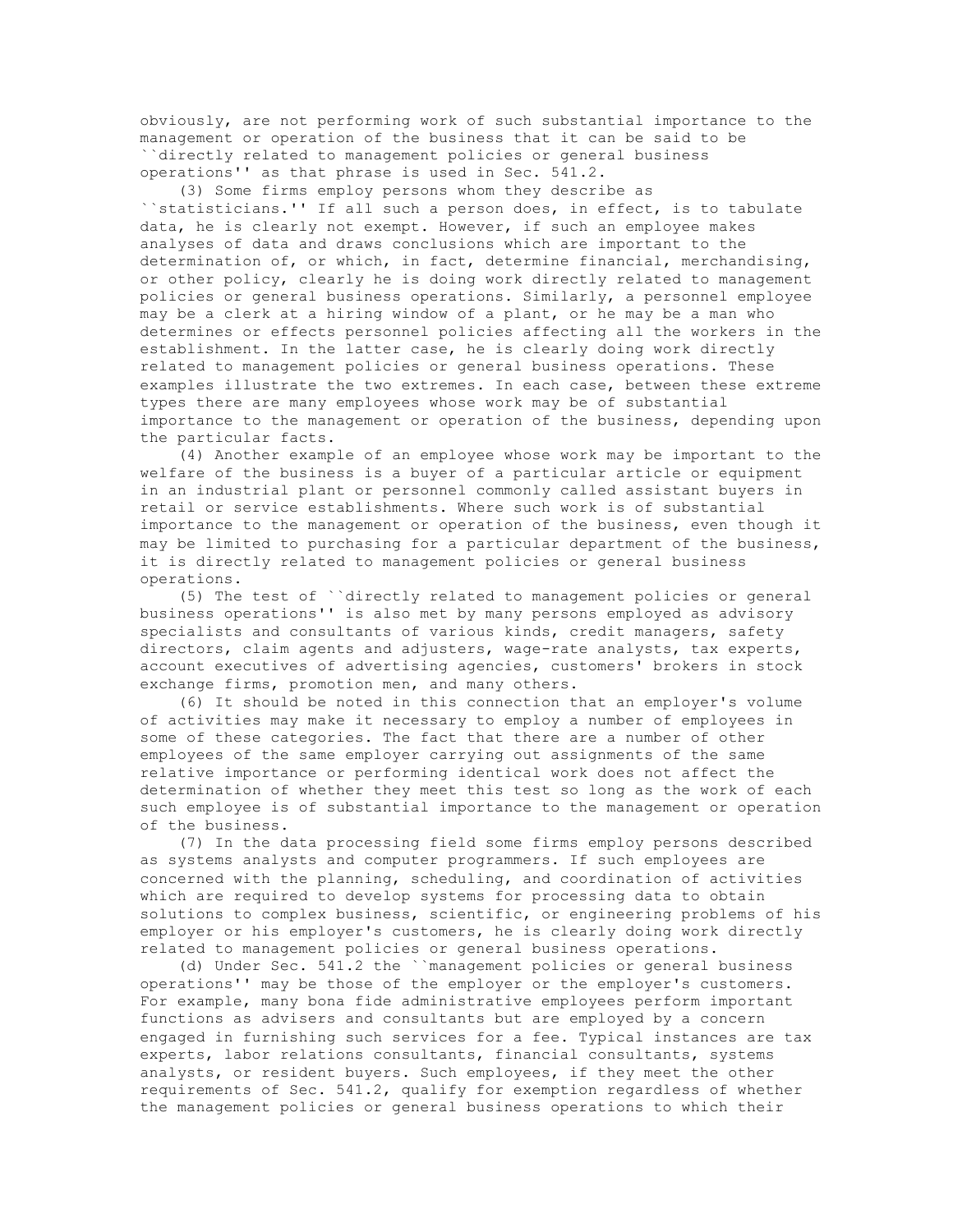work is directly related are those of their employer's clients or customers or those of their employer.

Sec. 541.**208** Directly and closely related.

 (a) As indicated in Sec. 541.202, work which is directly and closely related to the performance of the work described in Sec. 541.2 is considered exempt work. Some illustrations may be helpful in clarifying the differences between such work and work which is unrelated or only remotely related to the work described in Sec. 541.2.

 (b)(1) For purposes of illustration, the case of a high-salaried management consultant about whose exempt status as an administrative employee there is no doubt will be assumed. The particular employee is employed by a firm of consultants and performs work in which he customarily and regularly exercises discretion and independent judgment. The work consists primarily of analyzing, and recommending changes in, the business operations of his employer's client. This work falls in the category of exempt work described in Sec. 541.2.

 (2) In the course of performing that work, the consultant makes extensive notes recording the flow of work and materials through the office and plant of the client. Standing alone or separated from the primary duty such note making would be routine in nature. However, this is work without which the more important work cannot be performed properly. It is ``directly and closely related'' to the administrative work and is therefore exempt work. Upon his return to the office of his employer the consultant personally types his report and draws, first in rough and then in final form, a proposed table of organization to be submitted with it. Although all this work may not be essential to the performance of his more important work, it is all directly and closely related to that work and should be considered exempt. While it is possible to assign the typing and final drafting to nonexempt employees and in fact it is frequently the practice to do so, it is not required as a condition of exemption that it be so delegated.

 (3) Finally, if because this particular employee has a special skill in such work, he also drafts tables or organization proposed by other consultants, he would then be performing routine work wholly unrelated, or at best only remotely related, to his more important work. Under such conditions, the drafting is nonexempt.

 (c) Another illustration is the credit manager who makes and administers the credit policy of his employer. Establishing credit limits for customers and authorizing the shipment of orders on credit, including the decisions to exceed or otherwise vary these limits in the case of particular customers, would be exempt work of the kind specifically described in Sec. 541.2. Work which is directly and closely related to these exempt duties may include such activities as checking the status of accounts to determine whether the credit limit would be exceeded by the shipment of a new order, removing credit reports from the files for analysis and writing letters giving credit data and experience to other employers or credit agencies. On the other hand, any general office or bookkeeping work is nonexempt work. For instance, posting to the accounts receivable ledger would be only remotely related to his administrative work and must be considered nonexempt.

 (d) One phase of the work of an administrative assistant to a bona fide executive or administrative employee provides another illustration. The work of determining whether to answer correspondence personally, call it to his superior's attention, or route it to someone else for reply